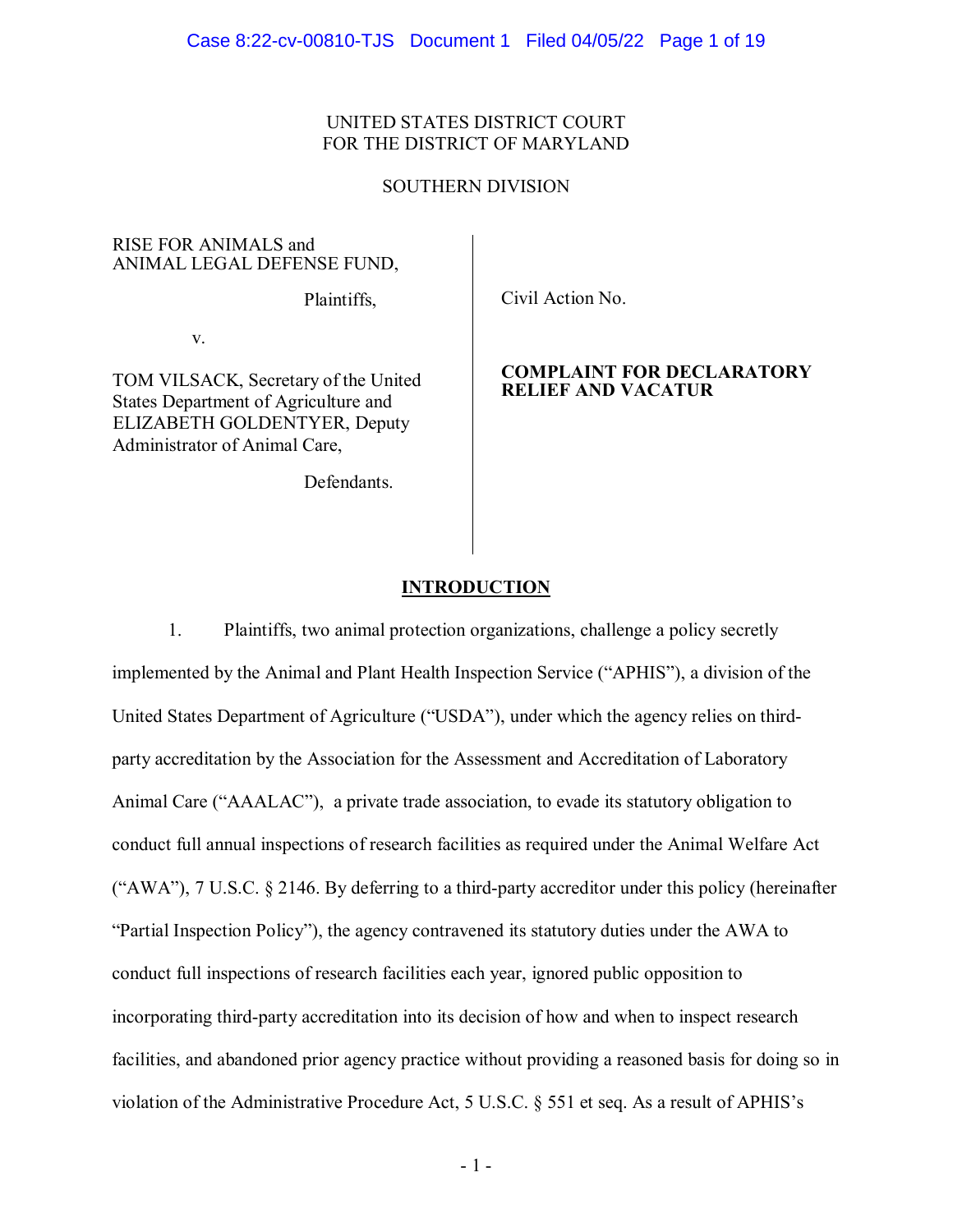### Case 8:22-cv-00810-TJS Document 1 Filed 04/05/22 Page 2 of 19

actions, animals used in laboratory research at AAALAC accredited facilities—the overwhelming majority of major research facilities covered by the AWA—are now deprived of the AWA's minimum safeguards against inhumane treatment.

2. This Partial Inspection Policy violates the plain language of the AWA, which provides that the USDA "*shall inspect each research facility at least once each year* and, in the case of deficiencies or deviations from the standards promulgated under this chapter, shall conduct follow-up inspections as may be necessary until all deficiencies or deviations from such standards are corrected." 7 U.S.C. § 2146(a) (emphasis added).

3. The Partial Inspection Policy also constitutes an improper delegation of the USDA's statutory obligation to a non-governmental entity that is funded by the very facilities the USDA is charged with inspecting to ensure compliance with all applicable AWA standards. Accordingly, the Partial Inspection Policy is "arbitrary and capricious," an "abuse of discretion," and "not in accordance with law" within the meaning of the Administrative Procedure Act ("APA"), 5 U.S.C. § 706(2).

4. Similarly, the new Partial Inspection Policy was issued despite overwhelming public opposition and evidence demonstrating that reliance on third-party accreditation as a basis for not conducting a full inspection of each research facility would result in far less protection of animals used in research. Because the agency revised its inspection policy contrary to overwhelming evidence and without any reasoned explanation, the agency's issuance of the Partial Inspection Policy was also arbitrary and capricious and an abuse of discretion within the meaning of the APA.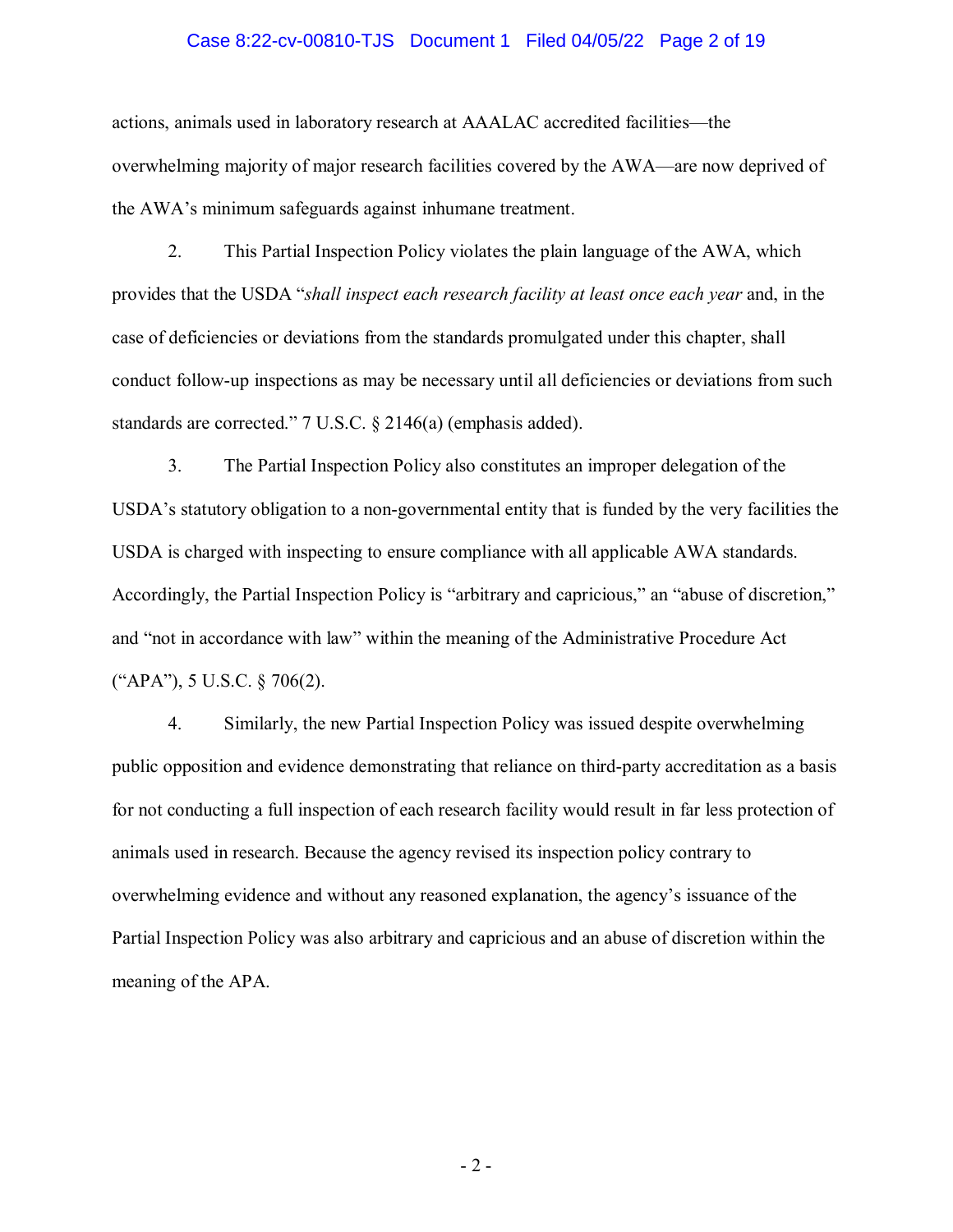#### **JURISDICTION**

5. This Court has jurisdiction over this action pursuant to 28 U.S.C. §§ 1331 and 2201 (2018).

#### **PARTIES**

6. Plaintiff Rise for Animals ("Rise") is a nonprofit, tax-exempt  $501(c)(3)$ organization whose mission is to reduce animal suffering. Rise seeks to end unnecessary animal experimentation, to promote and encourage the transfer of animals from laboratories to animal sanctuaries, and to reduce the suffering of laboratory animals. Rise also works to educate the public, lawmakers, and others about the needs of animals used in research and the suffering they endure by advocating that biomedical companies transition from animal testing to non-animal alternatives to achieve their research objectives.

7. APHIS's unlawful Partial Inspection Policy impairs Rise's mission to protect animals from inhumane treatment and to educate the public and policymakers about how animals are treated in research facilities. Because of the unlawful Partial Inspection Policy, APHIS inspectors no longer conduct full annual inspections of the vast majority of research facilities in this country, as required by the AWA. This means that the inspectors are not ascertaining if these facilities are, in fact, operating in compliance with all applicable AWA standards. As a result, the inspection reports the inspectors prepare—and that Congress requires be publicly disclosed, 7 U.S.C. § 2146a—do not contain complete information about whether these facilities are actually complying with all such standards, or whether they are operating in violation of those standards. As a result, Rise is deprived of information to which it is entitled under the AWA and that is critical to its ability to carry out its fundamental mission.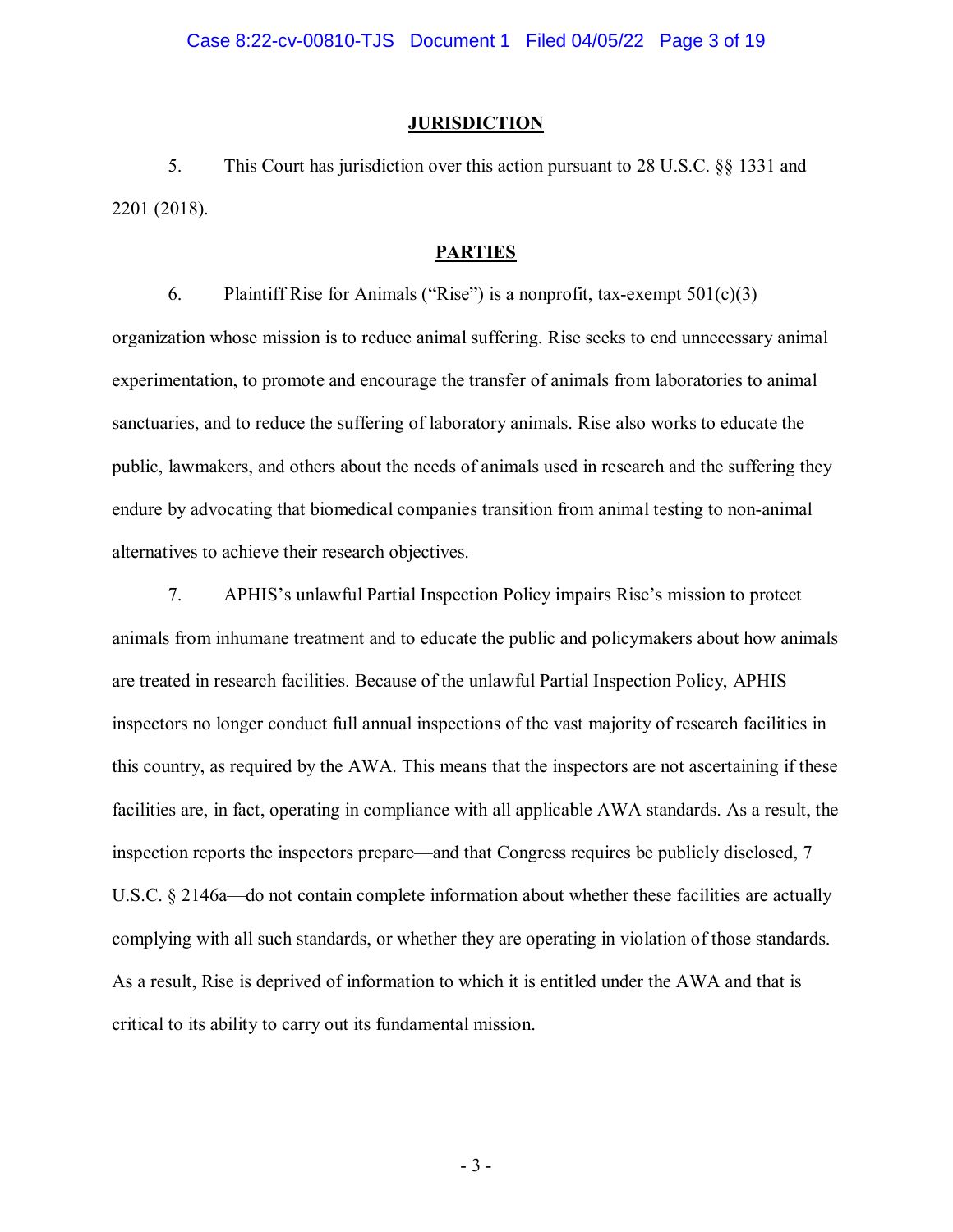### Case 8:22-cv-00810-TJS Document 1 Filed 04/05/22 Page 4 of 19

8. For example, one of Rise's most important tools for its animal advocacy work is its "Animal Research Laboratory Overview" ("ARLO") database. Rise uses ARLO to collect and publicly disseminate information about animal research facilities, including the kinds of research being conducted by these facilities, and whether such research is being conducted in compliance with all applicable state and federal laws, including the AWA. Rise heavily relies on the information contained in USDA inspection reports to update the database and maximize its effectiveness.

9. Rise also relies on APHIS inspection reports to determine how best to allocate its resources by focusing its educational and advocacy efforts on those facilities with the worst track records of AWA non-compliance.

10. Because Rise is now being deprived of this critical information as a result of the agency's unlawful Partial Inspection Policy, it must instead pursue alternative, more timeconsuming and resource-intensive measures to obtain the information it needs to maintain ARLO and effectively prioritize its work. For example, Rise must now submit more Freedom of Information Act ("FOIA") requests, as well as requests under state open records laws, to obtain information about how the animals are being treated at AAALAC-accredited research facilities and whether the USDA is complying with its statutory obligation to ensure that these facilities are operating in compliance with applicable AWA standards. But even exhaustive records requests—e.g., for complaints lodged against facilities or requests by facilities for permission to use certain procedures or deviate from regulations—cannot replace full inspection reports if inspectors only perform partial inspections.

11. Rise's informational and organizational injuries will be redressed if Plaintiffs prevail in this action because, as a result, the USDA will be required to conduct *full* annual

- 4 -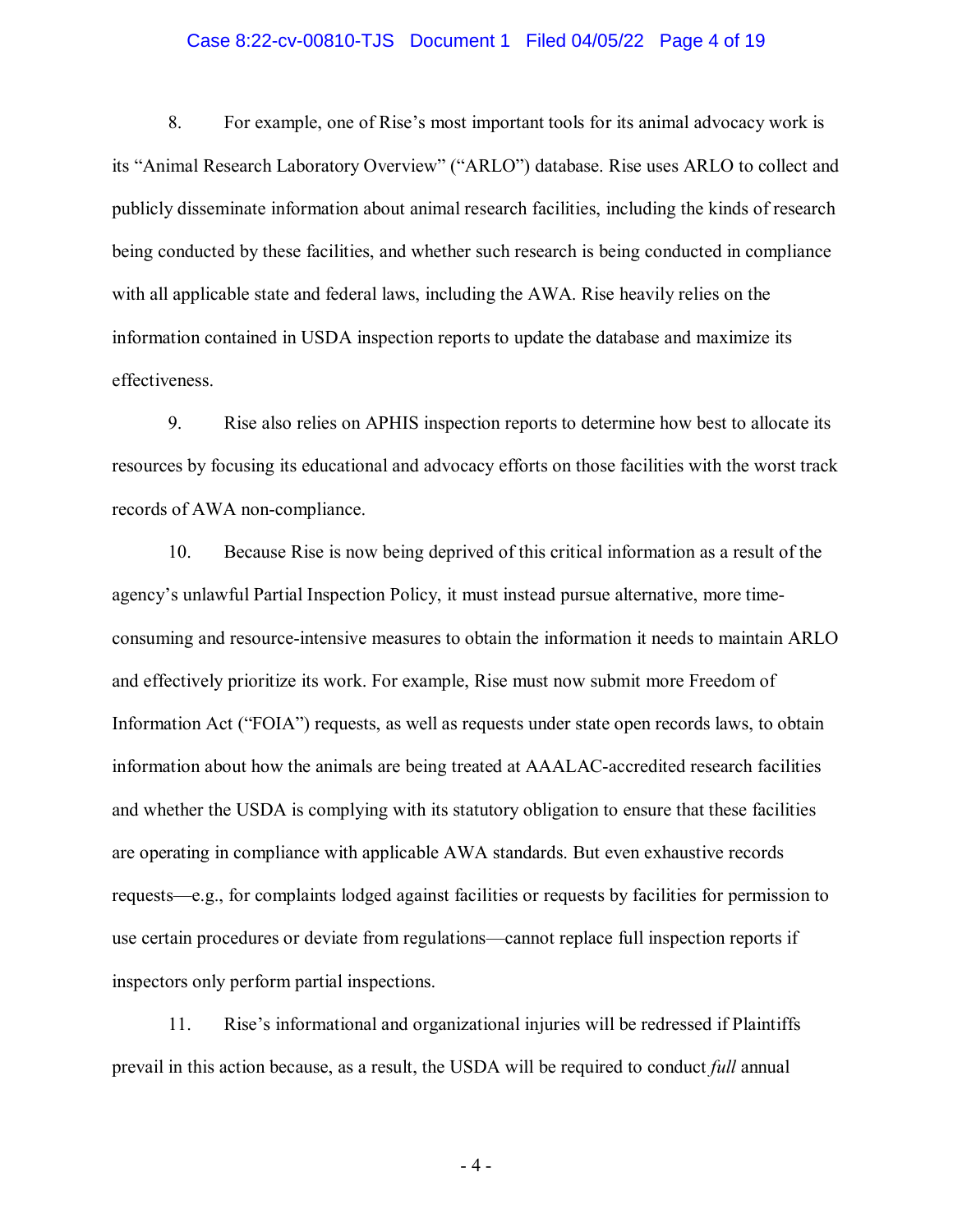### Case 8:22-cv-00810-TJS Document 1 Filed 04/05/22 Page 5 of 19

inspections of all research facilities as required by the AWA, which in turn will provide Rise with crucial information about whether these facilities are operating in compliance with all applicable AWA standards.

12. Plaintiff Animal Legal Defense Fund ("ALDF") is a national non-profit, taxexempt  $501(c)(3)$  membership organization that uses the legal system to protect the lives and advance the interests of animals. ALDF accomplishes this mission by engaging in litigation, providing legal assistance and training to prosecutors, supporting strong animal protection legislation, combating legislation that is harmful to animals, and providing resources and opportunities to law students and professionals to advance the emerging field of animal law.

13. In pursuit of these activities, ALDF regularly relies on inspection reports generated as a result of the inspections of research facilities that APHIS is required to conduct pursuant to the AWA to review, monitor, assess, and inform the public about conditions at research facilities and whether the USDA is performing its statutory duties to ensure that these facilities are treating animals humanely and in compliance with all applicable standards. These inspection reports typically include information about whether a particular facility is operating in compliance, or non-compliance, with relevant AWA standards, as well as what is being done to correct any deficiencies. ALDF also relies on APHIS inspection reports to educate its members about these matters and to prioritize its advocacy efforts by focusing on those facilities that are in chronic violation of the AWA.

14. Under the Partial Inspection Policy, the USDA *prohibits* inspectors from conducting full inspections of any AAALAC-accredited facility each year. Thus, the USDA inspection reports no longer contain information that is critical to ALDF's work.

- 5 -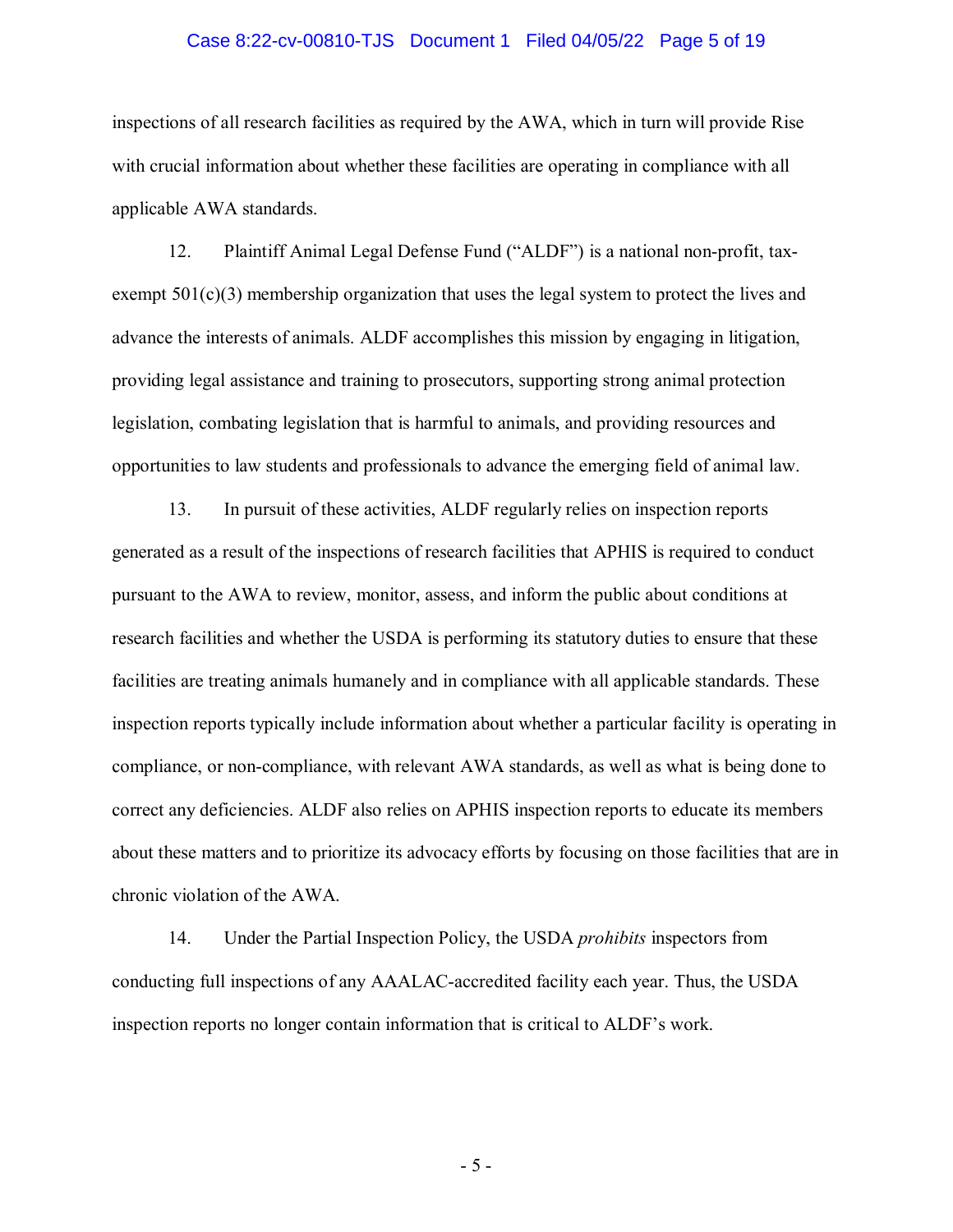### Case 8:22-cv-00810-TJS Document 1 Filed 04/05/22 Page 6 of 19

15. Without this information, ALDF is forced to pursue other time-consuming strategies to obtain information to which they are legally entitled, including submitting FOIA requests to the USDA, pursuing state public records requests for information pertaining to research facilities, and soliciting information from others about animal mistreatment and neglect at specific facilities. Still, even exhaustive records requests and independent investigations cannot replace the information provided in full inspection reports. Having to seek and obtain information from other sources consumes significantly more staff time and resources than would be required if this information were publicly available in the inspection reports that the agency is required to publicly disclose and that would contain this information but for the USDA's unlawful Partial Inspection Policy. These resources have to be diverted from other activities and projects that ALDF would otherwise pursue to further the protection of animals.

16. ALDF's injuries are directly traceable to Defendants' unlawful Inspection Policy. If the USDA conducted full annual inspections of research facilities as required by the AWA, it would necessarily generate more comprehensive reports detailing instances of non-compliance with AWA standards, and also allow ALDF to more effectively monitor what the agency is doing to bring such facilities into compliance with the AWA.

17. ALDF's injuries will be redressed if Plaintiffs prevail in this action because the USDA will be required to conduct full annual inspections as required by the AWA, allowing ALDF to once again rely on inspection reports produced through such inspections—and mandated by Congress to be publicly disclosed—to further its work ensuring AWA-regulated facilities comply with animal welfare statutes, educating the public about non-compliance at such facilities, and monitoring whether the USDA is adequately complying with its statutory duties.

- 6 -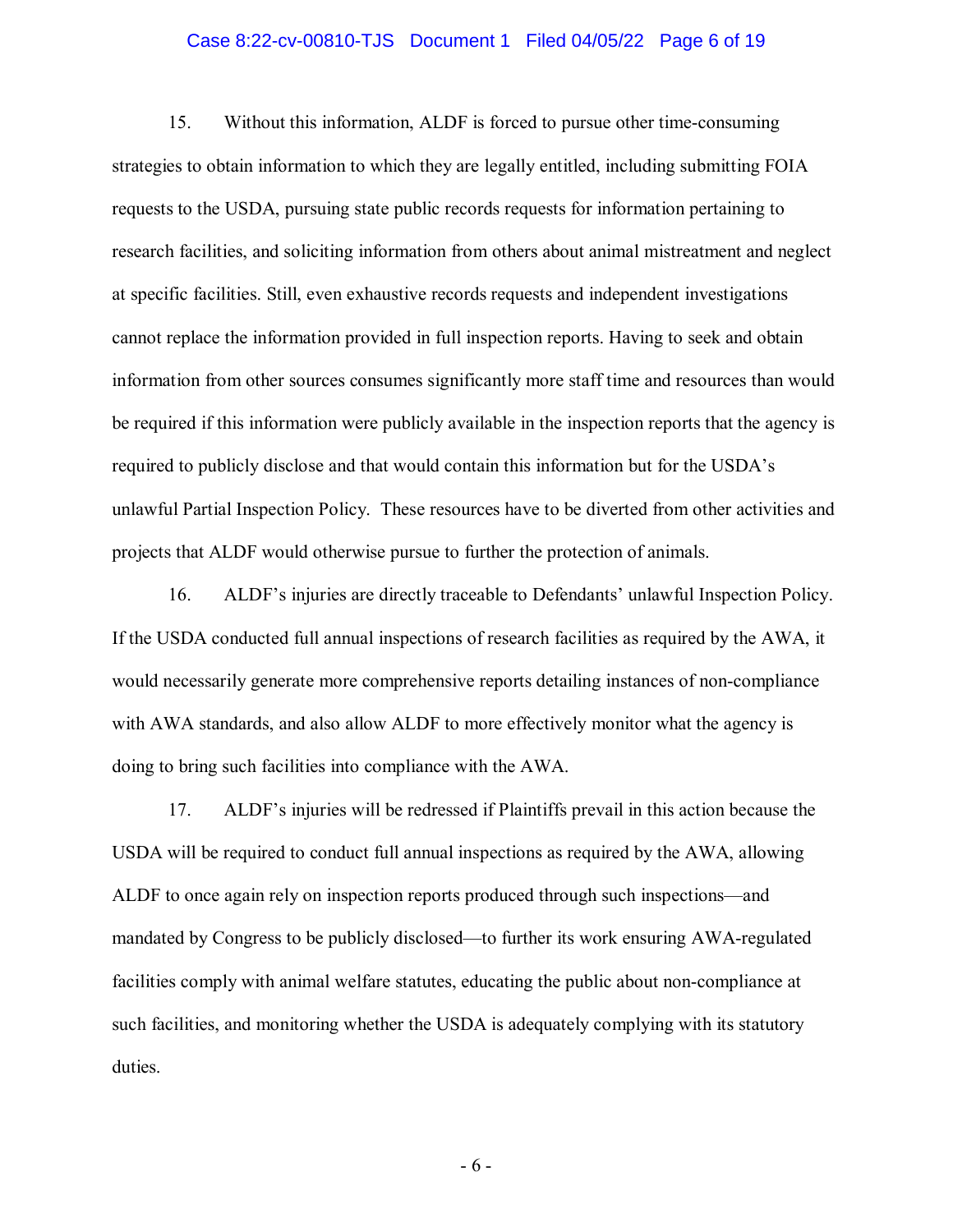### Case 8:22-cv-00810-TJS Document 1 Filed 04/05/22 Page 7 of 19

18. Defendant Tom Vilsack is the Secretary of the USDA, the federal agency

responsible for devising and implementing the USDA's unlawful Inspection Policy.

19. Defendant Dr. Elizabeth Goldentyer is Deputy Administrator for the USDA's Animal and Plant Health Inspection Service's ("APHIS") Animal Care program and the official responsible for devising and implementing APHIS's unlawful Partial Inspection Policy.

# **STATUORY AND FACTUAL BACKGROUND GIVING RISE TO PLAINTIFFS' CLAIMS FOR RELIEF**

#### **A. The Animal Welfare Act**

20. Congress enacted the AWA in 1966 to "insure that animals intended for use in research facilities . . . are provided humane care and treatment." 7 U.S.C. § 2131(1). The statute was passed in response to "the shocking failure of self-policing by the medical community," 112 Cong. Rec. 13,893 (1966) (statement of Sen. Monroney), and specifically as a check on AAALAC-accreditation, which, as one Senator explained, was "setting a fox to watch the chicken coop," *id.* at 202 (statement of Sen. Clark).

21. To "insure" that animals used in research "are provided humane care and treatment," the statute requires the USDA to promulgate "standards to govern the humane handling, care, treatment, and transportation of animals." 7 U.S.C. § 2143. Those general standards include "minimum requirements" for "handling, housing, feeding, watering, sanitation, ventilation . . . [and] adequate veterinary care." 7 U.S.C.  $\S 2143(a)(2)(A)$ . The statute also requires the USDA to promulgate species-specific provisions, including a standard requiring a "physical environment adequate to promote the psychological well-being of primates." 7 U.S.C.  $§$  2143(a)(2)(B).

22. With respect to "animals in research facilities," the AWA includes additional requirements. 7 U.S.C. § 2143(a)(3). Standards covering animal experiments must "ensure that

- 7 -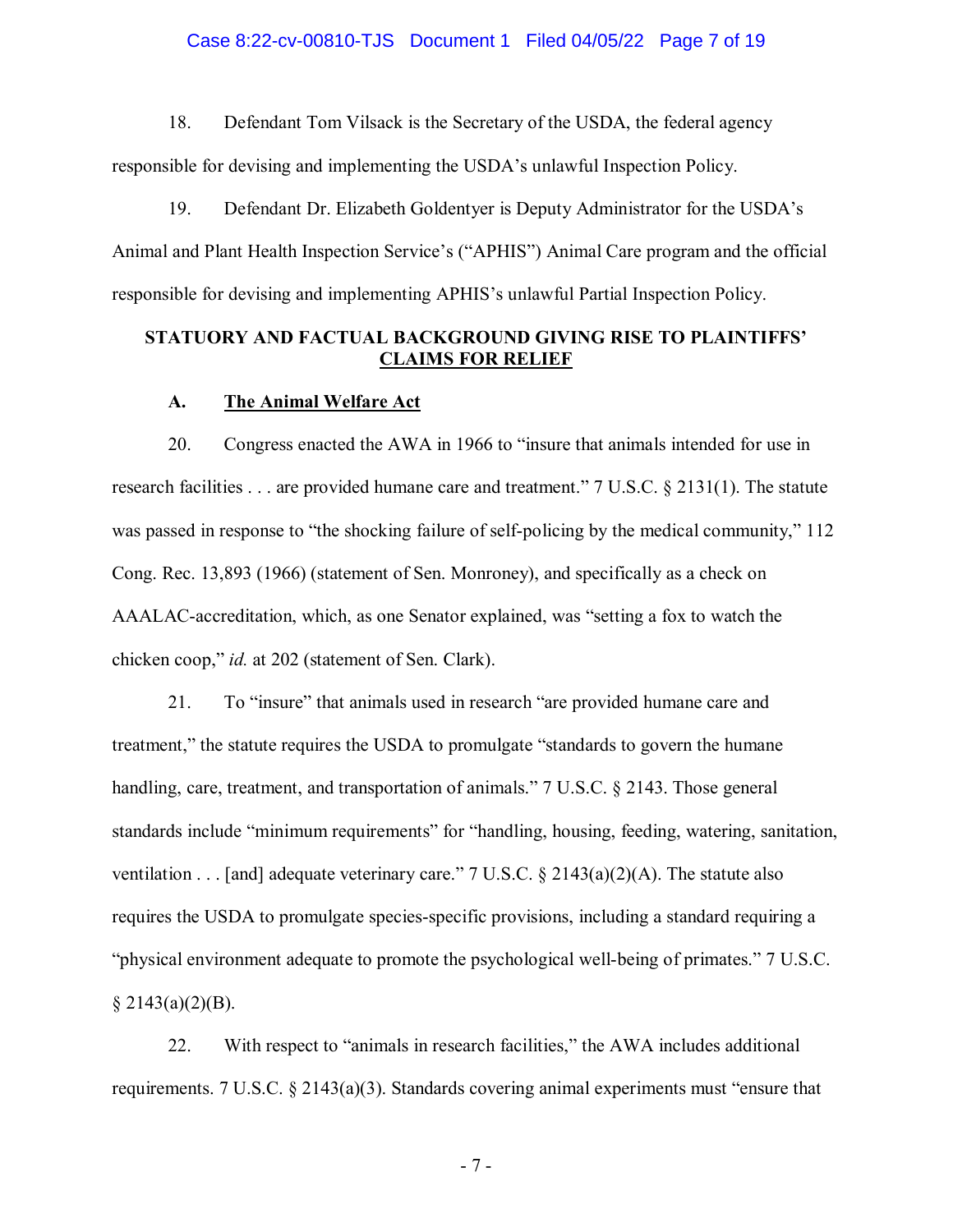### Case 8:22-cv-00810-TJS Document 1 Filed 04/05/22 Page 8 of 19

animal pain and distress are minimized," 7 U.S.C. 2143(a)(3)(A), and for procedures likely to produce such pain and distress, the principal investigator must "consider[] alternatives." 7 U.S.C.  $§$  2143(a)(3)(B).

23. To ensure that these standards are met, the AWA provides that "[t]he Secretary shall require each research facility *to show upon inspection*, and to report at least annually, *that the provisions of this chapter are being followed*." 7 U.S.C. § 2143(a)(7)(A) (emphases added).

24. The AWA further provides that "[t]he Secretary *shall inspect* each research facility *at least once each year* and, in the case of deficiencies or deviations from the standards promulgated under this chapter, shall conduct such follow-up inspections as may be necessary *until all deficiencies or deviations from such standards are corrected*." 7 U.S.C. § 2146(a) (emphases added).

25. Congress has also mandated that the USDA affirmatively disclose to the public all information generated by such annual inspections in a searchable database. 7 U.S.C. § 2146(a). This disclosure mandate includes all inspection reports, "all reports documenting all Animal Welfare Act non-compliances observed by USDA officials," all "enforcement records," and "all reports or other materials documenting any non-compliances observed by USDA officials." 7 U.S.C. § 2146(a)(b).

# **B. USDA Proposal and Public Opposition to USDA Reliance on Third-Party Accreditation**

26. Within the USDA, APHIS is tasked with meeting the requirements of the AWA, including the statute's mandates that the agency "shall inspect each research facility at least once each year and, in the case of deficiencies or deviations from the standards promulgated under this chapter, shall conduct such follow-up inspections as may be necessary until all deficiencies or deviations from such standards are corrected." 7 U.S.C. § 2146(a).

- 8 -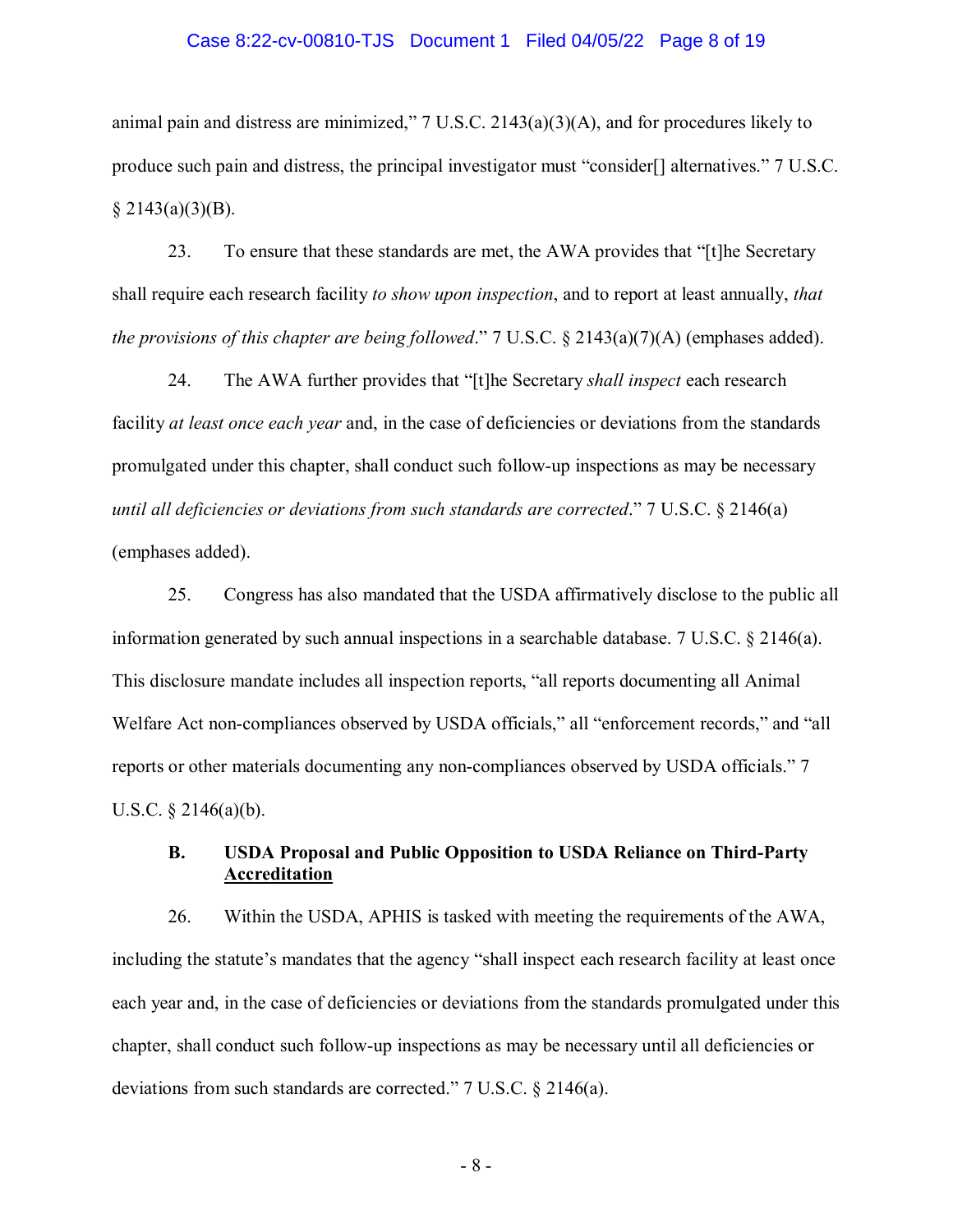### Case 8:22-cv-00810-TJS Document 1 Filed 04/05/22 Page 9 of 19

27. Prior to February 2019, the USDA interpreted this provision of the statute to require the agency to conduct a full inspection of each research facility at least once annually i.e., an inspection of all aspects of the facility to ensure that it was operating in compliance with all applicable AWA standards.

28. In 2018, the agency solicited public comment on a potential new policy that would "recogniz[e] the use of third-party inspection and certification programs when determining APHIS inspection frequency at facilities licensed or registered under the Animal Welfare Act." 83 Fed. Reg. 2959 (January 22, 2018). As explained in the proposal, the agency was contemplating a "potential reduction in the frequency of APHIS inspections" for facilities that had received third-party certifications from organizations other than the USDA. *Id.*

29. In response to this proposal, many commenters specifically urged the USDA not to rely on AAALAC accreditation as a basis for reducing the frequency of inspections of research labs.

30. AAALAC is a private, non-profit industry-led organization founded in 1965 that runs a voluntary accreditation program for animal research programs.

31. AAALAC does not employ the USDA's AWA standards in determining whether to grant accreditation to a research facility. Instead, AAALAC states that its standards for accreditation are generally based on *The Guide for the Care and Use of Laboratory Animals* (Eighth edition) (National Research Council 2011), which employs a flexible performance and practice standard for assessing program outcomes, such as adequate sanitation, appropriate housing, or environmental enrichment. AAALAC site visitors use their judgment to determine if a research facility is meeting performance objectives, rather than ascertaining whether the

- 9 -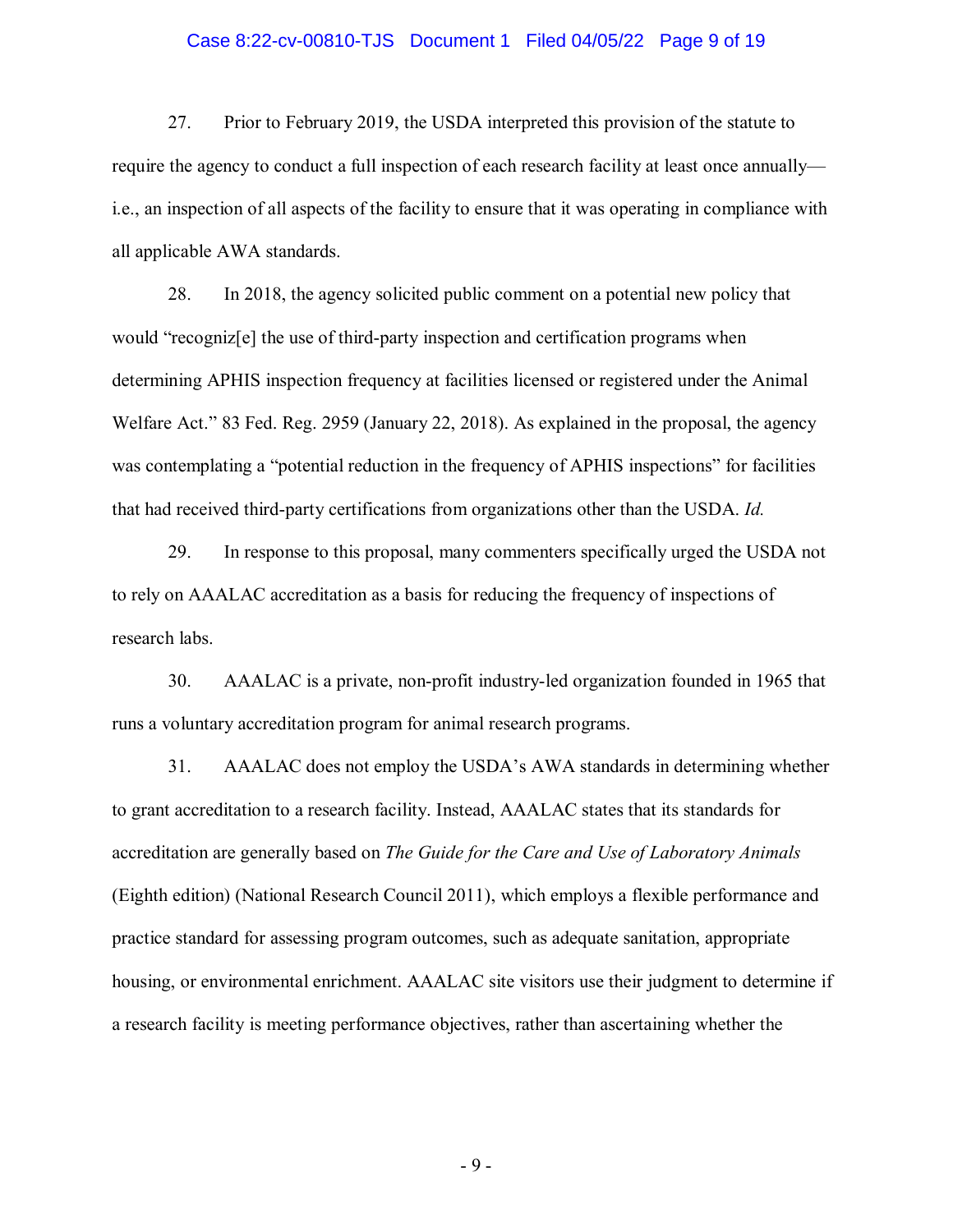### Case 8:22-cv-00810-TJS Document 1 Filed 04/05/22 Page 10 of 19

facility is operating in compliance with any specific AWA standard or any other engineering requirement.

32. While AAALAC does not disclose the exact number of facilities it accredits, at least 667 facilities in the United States pay annual fees to be accredited by it. Accredited facilities include major universities, hospital systems, pharmaceutical companies, and biotechnology companies.

33. Once accredited by AAALAC, a facility is reviewed once every three years to maintain its accreditation. Further, once accredited, a facility may qualify for one of four different categories, i.e. full, conditional, deferred, or probation—all of which count as AAALAC accreditation.

34. Under "conditional" accreditation, a facility has to correct any deficiencies by the time of the next annual report, or later according to the Accreditation Council's discretion.

35. Under "deferred" accreditation, an organization has two months to correct any deficiencies before being placed on probation.

36. Under "probationary" accreditation, a facility is given at least 12 months to correct a deficiency.

37. At no point during these various stages of accreditation does a facility lose its AAALAC accreditation. Therefore, a research facility that is under "conditional" accreditation, then "deferred" accreditation, and finally "probationary" accreditation, can continue to operate and remain "accredited" by AAALAC during that entire timeframe—upwards of 24 months.

38. AAALAC's "Council on Accreditation," the group that conducts site visits and program evaluations, comprises animal research practitioners drawn from the same scientific and

 $-10-$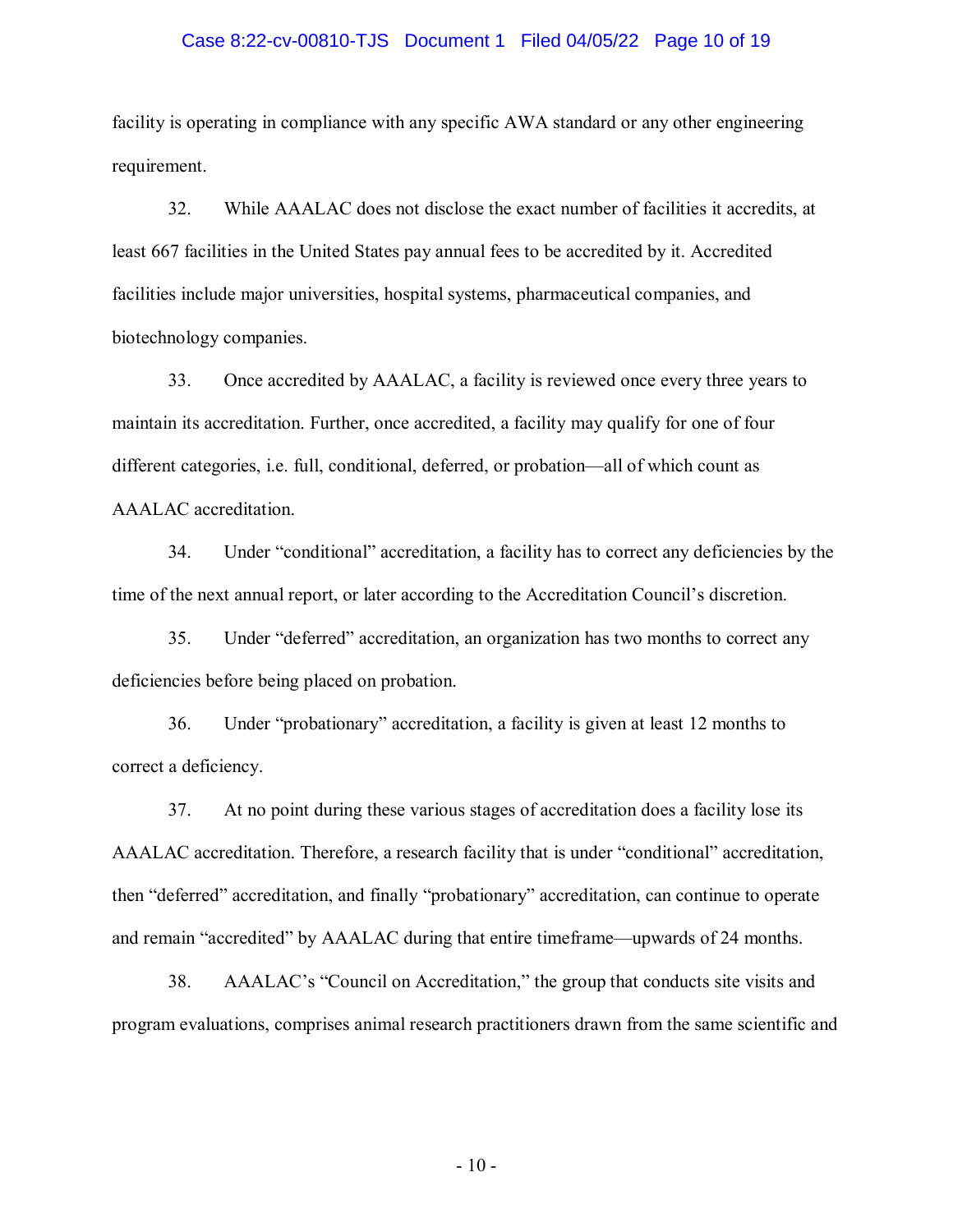### Case 8:22-cv-00810-TJS Document 1 Filed 04/05/22 Page 11 of 19

business community as the facilities seeking accreditation. Those facilities seeking accreditation fund AAALAC through initial application fees and subsequent annual fees.

39. In response to the USDA's proposed deference to third-party accreditors, commenters specifically advised the agency not to rely on AAALAC accreditation on the grounds that AAALAC lacks impartiality because it is funded by the same industry to which it grants accreditation, and its inspectors—called "site visitors" by AAALAC—are drawn from the same community.

40. Commenters also stressed that AAALAC accreditation by no means ensures compliance with the "minimum requirements" of the AWA. 7 U.S.C. § 2143(a)(2). For example, in response to the agency's request for public comment, People for the Ethical Treatment of Animals ("PETA") submitted a peer-reviewed study demonstrating that AAALAC-accredited laboratories were cited for AWA violations *at a rate higher than non-accredited facilities.*

41. PETA also provided the agency with detailed examples of AAALAC-accredited facilities that had been cited by the USDA for multiple, serious AWA violations, such as failure to provide anesthesia to animals as required, failure to provide for the psychological well-being of non-human primates, and multiple examples of animals who died by starvation or dehydration.

42. The Humane Society of the United States also provided the USDA with specific examples of AAALAC-accredited institutions that violated the AWA numerous times without ever losing their AAALAC accreditation. For example, a research facility in Texas was cited multiple times by the USDA in 2011 and 2013 for serious AWA violations, yet this facility never lost its AAALAC accreditation.

- 11 -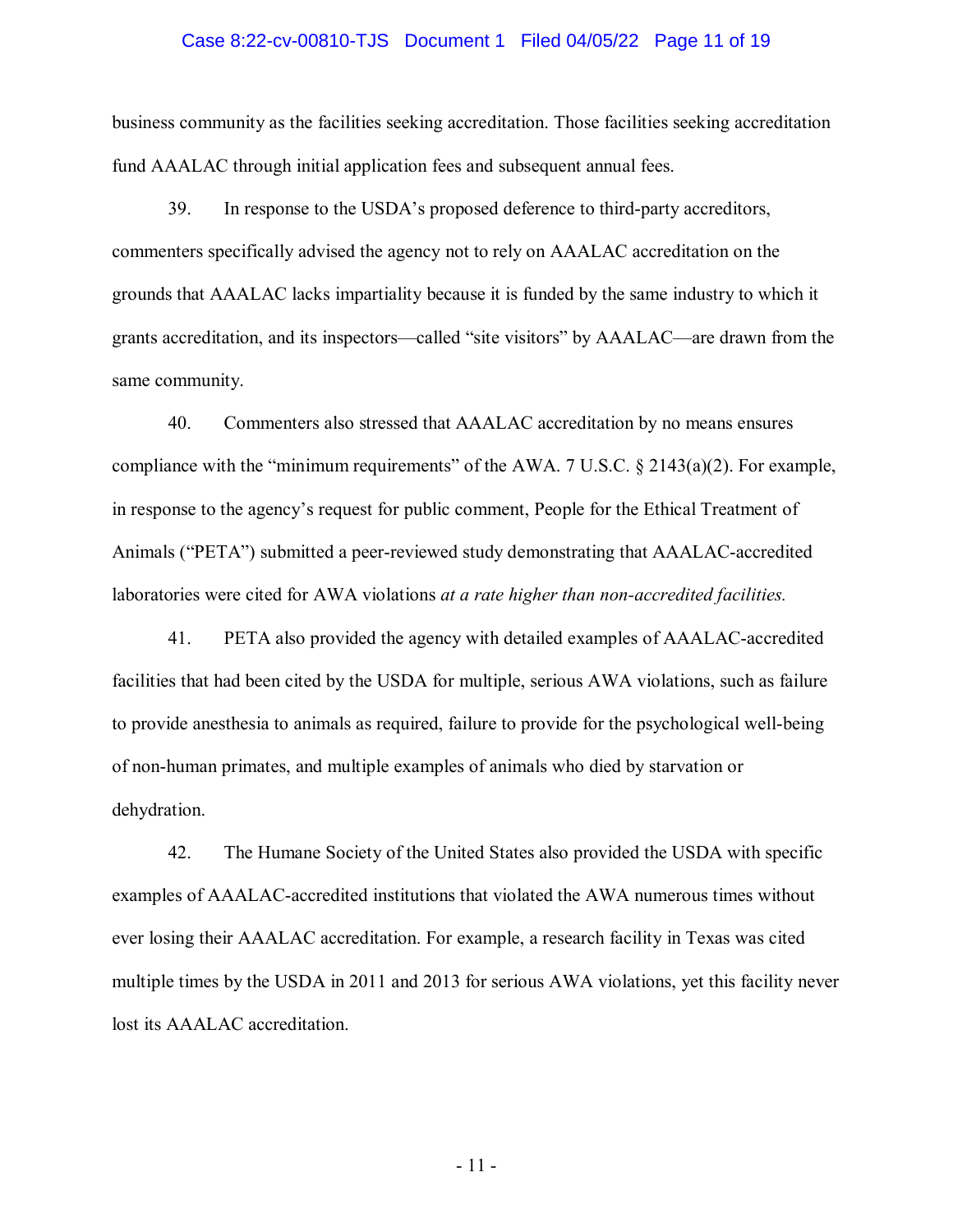### Case 8:22-cv-00810-TJS Document 1 Filed 04/05/22 Page 12 of 19

43. Commenters knew about these blatant violations at AAALAC-accredited facilities because at the time these inspections were conducted, USDA inspectors were still conducting full annual inspections, as required by the AWA, and these full inspection reports were made available to the public in the USDA's Reading Room pursuant to the affirmative disclosure requirements of FOIA.  $5$  U.S.C.  $\S$   $552(a)(2)$ .

44. Commenters also raised concerns that AAALAC site visits are infrequent and scheduled in advance so facilities can "clean up their act before the site visit team arrives."

45. Other commenters complained that, should the USDA implement such a thirdparty accreditation policy, oversight of laboratories would suffer because information produced by third-party programs, including AAALAC, are not available to the public. AAALAC describes its site visits as confidential peer-review "visits," rather than formalized inspections, and the entire process is kept completely confidential. Thus, all evaluations, including evidence of deficiencies and incident reports, are kept confidential between AAALAC and the facility under review. AAALAC does not report deficiencies to any government agency, including APHIS, and it also assures the facilities that this process, including all documents and reports, is not subject to FOIA.

46. On May 25, 2018, the USDA announced that after having "carefully considered" feedback from key stakeholders and the public, it had decided *not* to recognize third-party inspections or certifications "when determining the Agency's own inspection frequency under the Animal Welfare Act," noting that the agency found the "vast majority" of the comments received "to not be in favor of establishing new criteria for recognizing third party inspection and certification programs."

- 12 -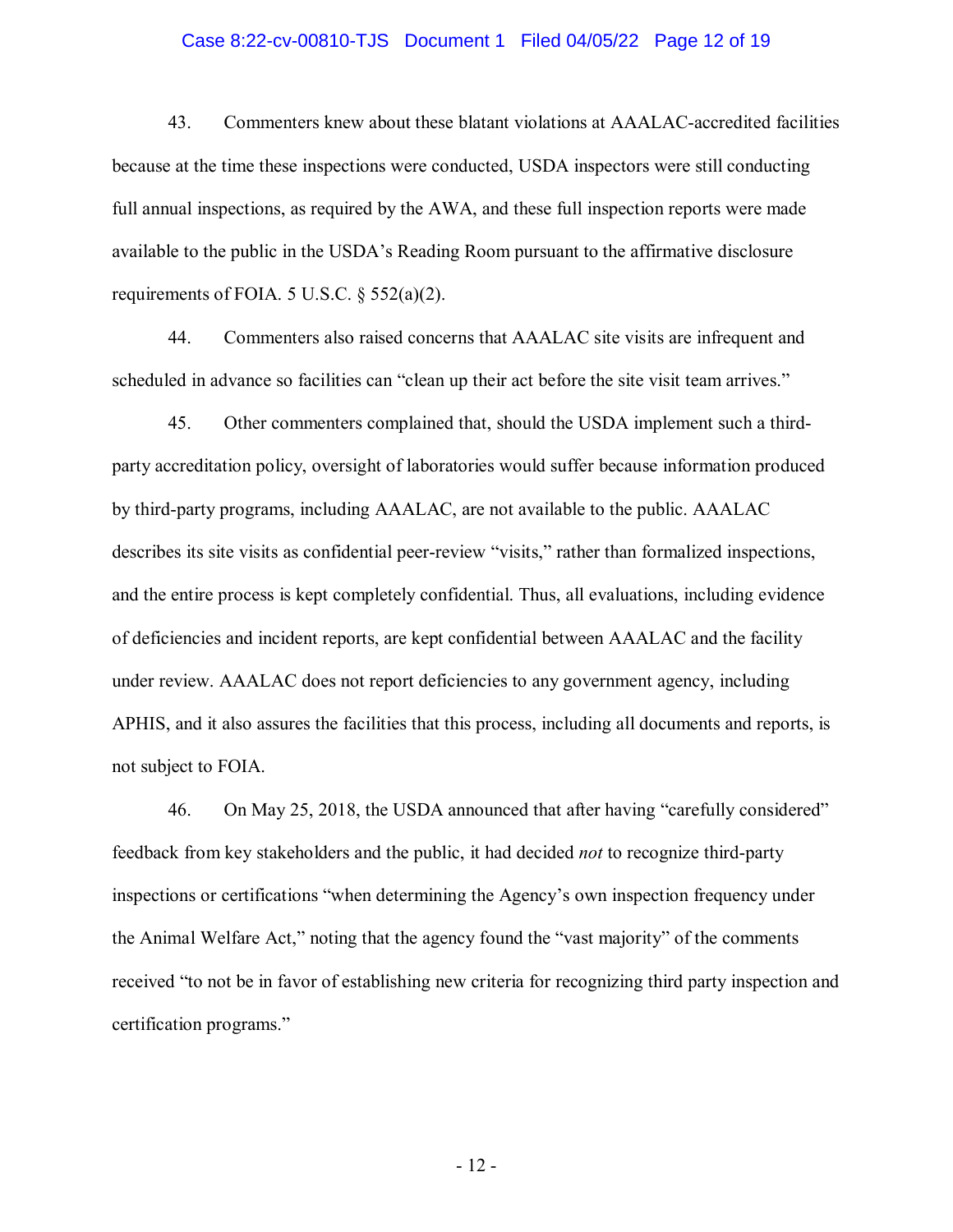# **C. Plaintiffs Discover that the USDA Has Secretly Implemented its New Inspection Policy.**

47. On July 9, 2020, Rise (formerly New England Antivivisection Society) and

ALDF filed suit in this Court challenging the USDA's denial of their rulemaking petition to improve the AWA standard required to "promote the psychological well-being of primates" used in research. *New England Anti-Vivisection Society et al. v. Elizabeth Goldentyer*, No. 8:20-cv-02004-GJH (D. Md.). One of the reasons cited by the USDA for denying that petition was its assertion that:

APHIS inspectors evaluate a facilities' compliance with the regulation during the inspection. *They examine and document all areas of care and treatment that are covered under the AWA, including the plan*. *The inspector also observes the regulated animals; inspects the facilities, including enclosure or housing materials space, and records*. If the inspector observes that the facility is not in full compliance with the AWA requirements, he or she *will explain all deficiencies and appropriately document the findings.*

USDA Petition Denial (October 10, 2019) (emphasis added).

48. However, at the time Plaintiffs received the agency's denial of their petition, they had unconfirmed information that, with regard to AAALAC-accredited facilities, USDA inspectors were *not* conducting full inspections annually. If true, this would mean that, contrary to the USDA's assertion, the inspectors were *not* "examin[ing] and document[ing] all areas of care and treatment that are covered under the AWA, including the plan," and therefore, they were also not annually "observ[ing] the regulated animals" or "inspect[ing] the facilities, including enclosure or housing materials space, and records." This also would necessarily mean that inspectors were not ascertaining whether the research facilities were "in full compliance with the AWA requirements" and hence were also not "document [ing]" any such "findings."

49. Because Plaintiffs were unable to confirm that the USDA was no longer conducting full inspections of AAALAC-accredited labs each year, they stated in their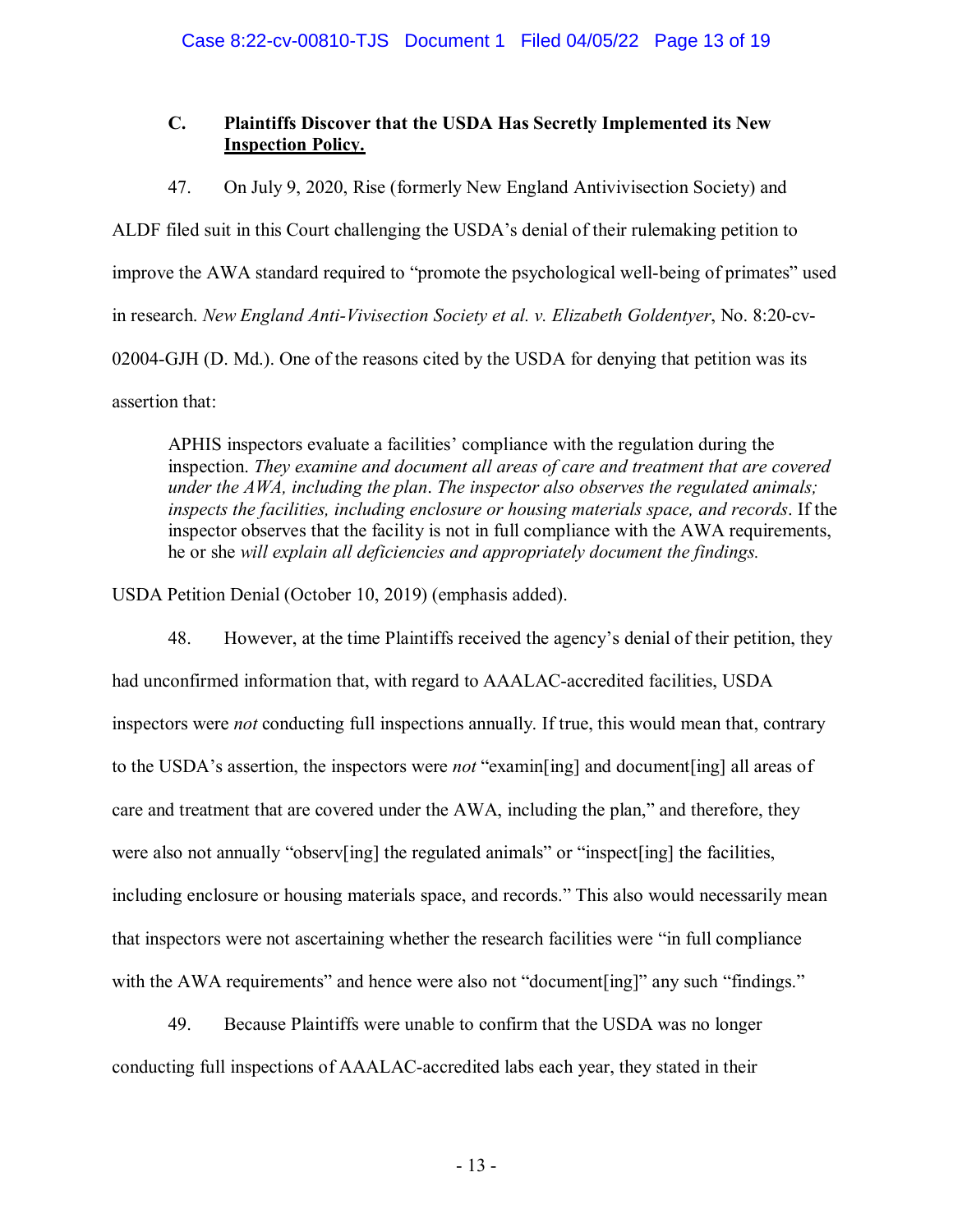### Case 8:22-cv-00810-TJS Document 1 Filed 04/05/22 Page 14 of 19

Complaint that, "on information and belief," APHIS "recently informed its inspector of facilities accredited by the Association for Assessment and Accreditation of Laboratory Care ("AALAC") that they may *choose* which aspects of a particular facility they wish to inspect" and that "[t]his means that the inspectors are not even required to inspect *all* of the animals, *all* aspects of the facility, or even the environmental enrichment plans currently being used by such facilities when completing the annual inspections that are required by the AWA. 7 U.S.C.  $\S$  2143(a)(2)(B)." Complaint, No. 8:20-cv-02004-GJH, ¶ 70.

50. To document that such a policy did in fact exist, Plaintiffs submitted a FOIA request to the USDA to obtain access to any records that would reflect the existence of the policy.

51. When the agency failed to respond to Plaintiffs' FOIA request in a timely manner, Plaintiffs filed a FOIA suit in this Court to obtain access to those records. *New England Anti-Vivisection Society et al. v. Animal and Plant Health Inspection Service* and *United States Department of Agriculture*, No. 8:20-cv-03013-TDC (D. Md. filed October 16, 2020).

52. As a result of their FOIA case, Plaintiffs obtained hundreds of responsive records that showed that, despite the public's overwhelming objection to the agency treating third-party certifications as a positive factor in its evaluation of research facilities, and the agency's own pronouncement that it had decided *not* to implement any such policy, the USDA had nevertheless implemented a new Inspection Policy under which the agency no longer conducted full inspections of all facets of research labs that are accredited by AAALAC.

53. The documents released under FOIA show that in February 2019, APHIS "issued guidance that made it mandatory" for its inspectors to perform a "focused inspection at AAALAC-accredited research facilities." Under this guidance, APHIS inspectors may *only*

- 14 -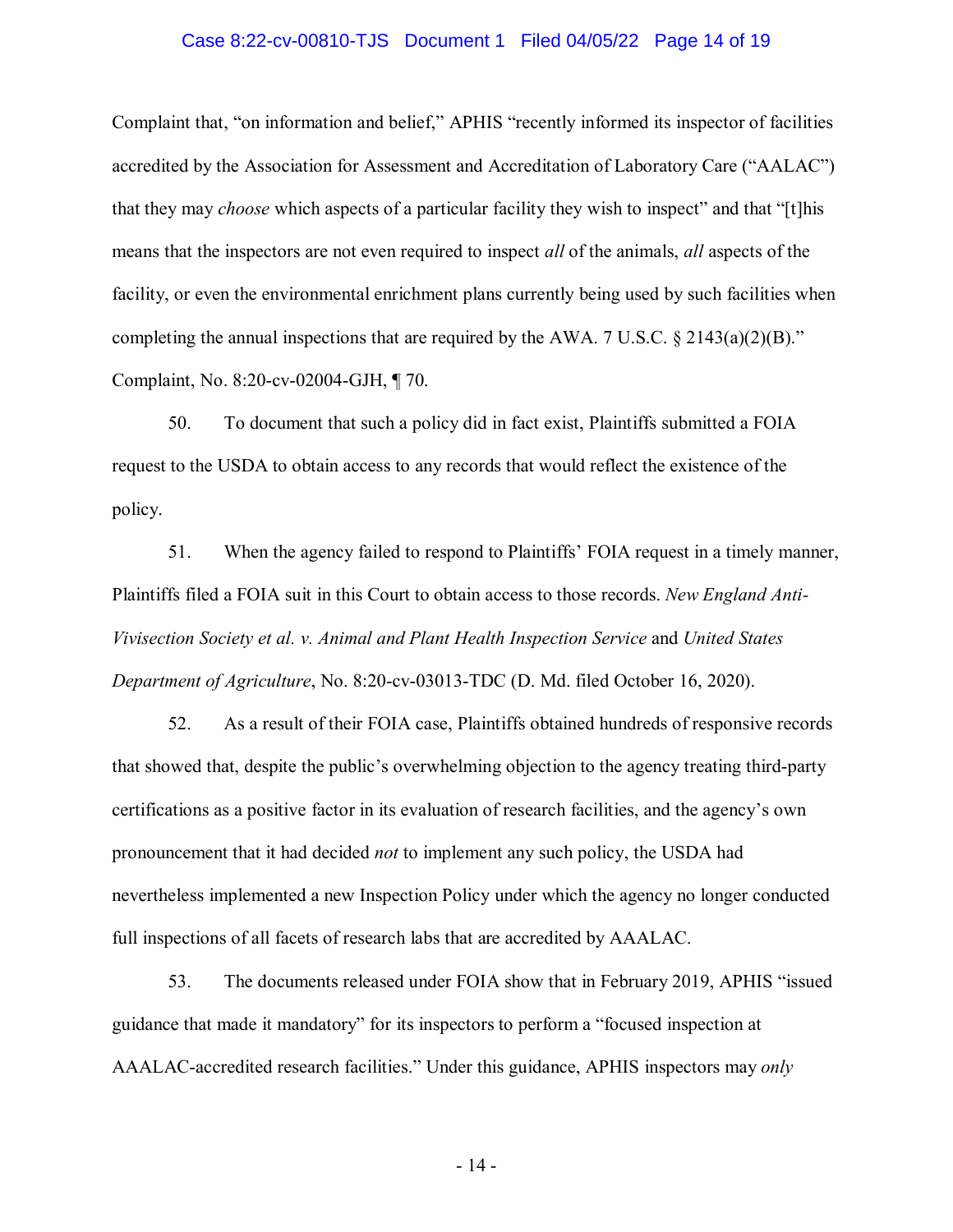### Case 8:22-cv-00810-TJS Document 1 Filed 04/05/22 Page 15 of 19

inspect one of three facets of each facility—*either* (1) the "animals" being maintained at the lab, (2) the "facilities," or (3) the "paperwork" each facility is required to maintain. In addition, under the new Policy, the inspector may also simply inspect a "sampling" of some or all of the above categories.

54. Under the new Policy, the USDA instructed its inspectors that when conducting their annual inspections of research facilities accredited by AAALAC, they are *prohibited* from conducting full inspections of each such facility, unless specifically requested to do so by the facility itself. APHIS inspectors may not even look at a single animal being used in research including, for instance, thousands of primates who are subjected to grueling and painful research procedures—if the inspector chooses to review a mere "sampling" of the facility's paperwork.

55. Pursuant to the new Partial Inspection Policy, inspectors are required to "rotate [their] focus for each visit." This means that in the first year, the inspector may inspect only the animals; for the second year, the inspector may inspect only the facilities; for the third year, the inspector may inspect only the paperwork; and for the fourth year, the inspector may inspect a "sampling" of only *some* of one of these aspects of the facility.

56. Therefore, under this Partial Inspection Policy, *as many as four years may lapse before APHIS inspects a single animal that is the subject of the facility's research*.

57. Pursuant to this Policy, inspectors are also not allowed to ask the facility for proof that it is AAALAC-accredited or inquire as to the facility's current accreditation status. This means APHIS inspectors are prohibited from asking whether a facility has conditional, deferred, or probationary accreditation, any of which suggests known animal welfare deficiencies under AAALAC's own accreditation scheme.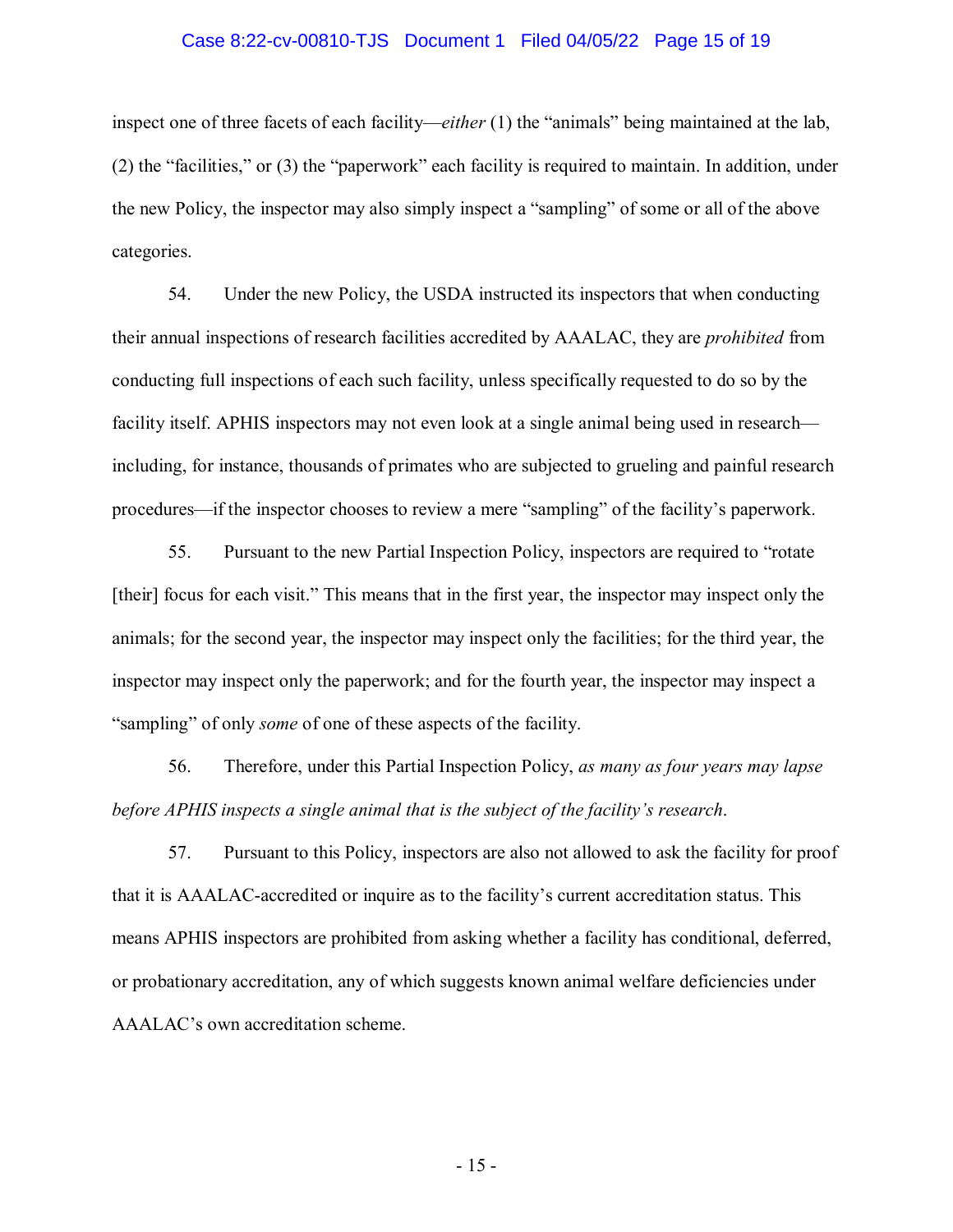### Case 8:22-cv-00810-TJS Document 1 Filed 04/05/22 Page 16 of 19

58. However, as explained *supra*, ¶¶ 32-36, research facilities can receive AAALAC accreditation through a "site visit" every three years and maintain good standing *even while on probation for serious deficiencies*.

59. According to APHIS, this "focused" inspection of an AAALAC-accredited facility "counts as the facility's annual inspection," as required by the Animal Welfare Act, 7 U.S.C. § 2146(a).

60. Pursuant to the agency's new Partial Inspection Policy, APHIS has instructed its inspectors not to document on the inspection report "the area or areas the inspection was focused on." This means that the inspection reports generated pursuant to this Policy do not contain this information, and the public will not know from the inspection report, (a) what the inspector inspected; or (b) whether the research facility is in compliance with all of the standards of care required by the AWA and its implementing regulations.

61. The documents obtained under FOIA further reveal that APHIS instructed its inspectors not to disclose the existence or the contours of the Partial Inspection Policy outside of the agency, stating that there would "be no stakeholder announcement" of the new Policy. Instead, APHIS instructed its inspectors to convey the Partial Inspection Policy only to the specific facilities that they inspect.

62. The documents obtained by Plaintiffs also demonstrate that APHIS has informed its inspectors that the Partial Inspection Policy and the way in which it is implemented would not be included in the agency's publicly available Inspection Guide. In fact, the most recent version of the agency's official Inspection Guide, issued in November of 2021, does not contain any mention of the new Partial Inspection Policy.

- 16 -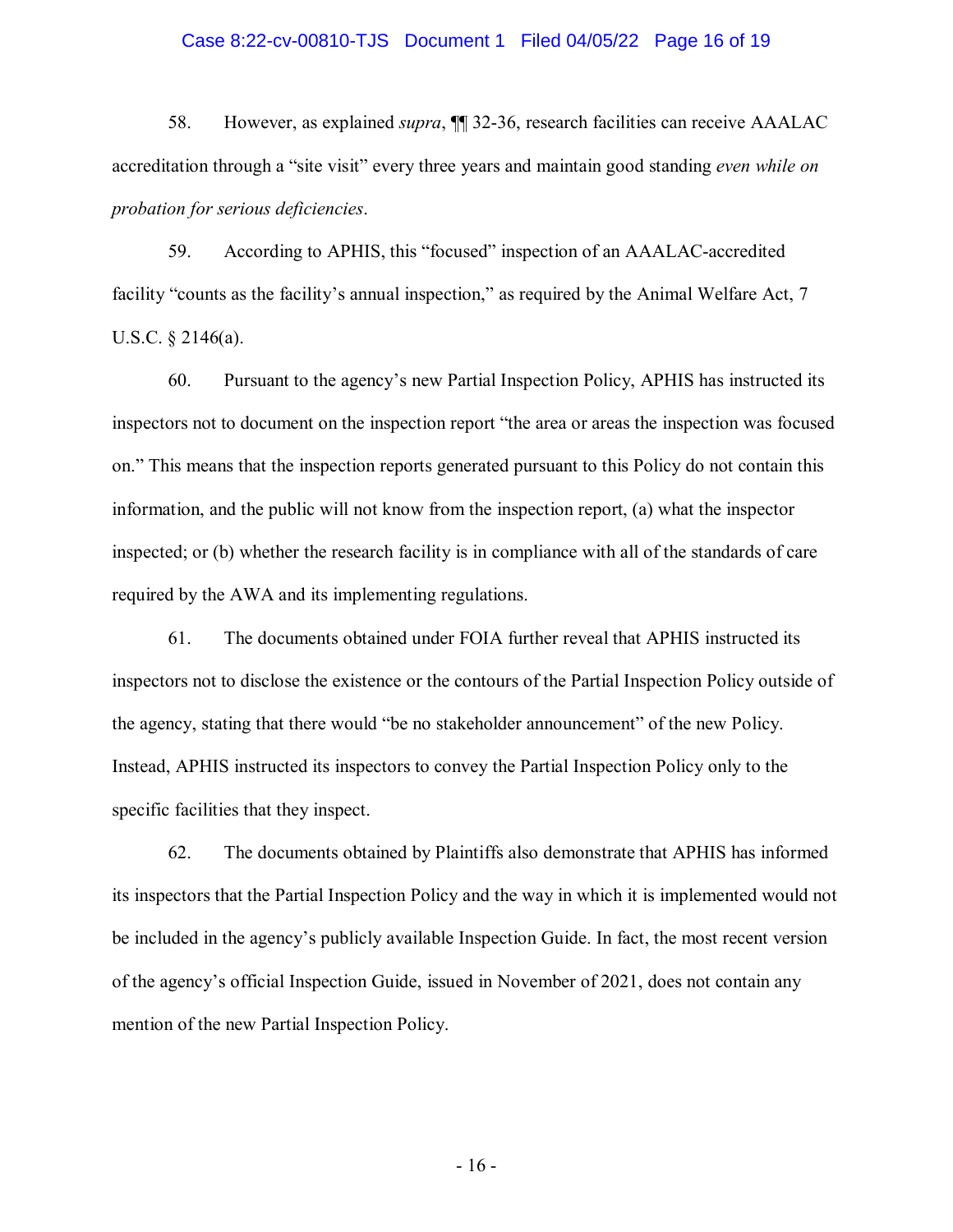### Case 8:22-cv-00810-TJS Document 1 Filed 04/05/22 Page 17 of 19

63. The USDA did not inform the public that it had instituted a new Partial Inspection Policy that applies to AAALAC-accredited research labs.

64. Because the USDA did not inform the public that it had implemented a new Partial Inspection Policy for research labs, it did not explain to the public the basis for its change in practice from doing full annual inspections of research labs to now only doing partial annual inspections of AAALAC-accredited research labs.

## **E. Additional Facts Giving Rise to Plaintiffs' Claim**

65. Prior to February 2017, USDA inspection reports were made available to the public in the USDA's Reading Room pursuant to the affirmative disclosure requirements of FOIA. 5 U.S.C.  $\S$  552(a)(2). However, in February 2017, the USDA, under the Trump Administration, removed that information from the agency's public Reading Room.

 66. On December 20, 2019, Congress amended the AWA to provide that APHIS "shall . . . make publicly available via searchable database, in their entirety without redactions except signatures . . . *all final Animal Welfare Act inspection reports*, *including all reports documenting all Animal Welfare Act non-compliances observed by USDA officials*." 7 U.S.C. § 2146(a) (emphasis added).

 67. Due to the agency's Partial Inspection Policy, inspectors are not conducting full inspections each year of AAALAC-accredited facilities. This makes it impossible for the USDA to fulfill its statutory duty to "conduct follow-up inspections *as may be necessary until all deficiencies or deviations from [AWA] standards*" are cured. 7 U.S.C. § 2146(a). Without a full inspection covering every aspect of a research facility including animals, premises, buildings, and records, the USDA cannot ascertain what "deficiencies" and "deviations" need to be corrected as required by the statute.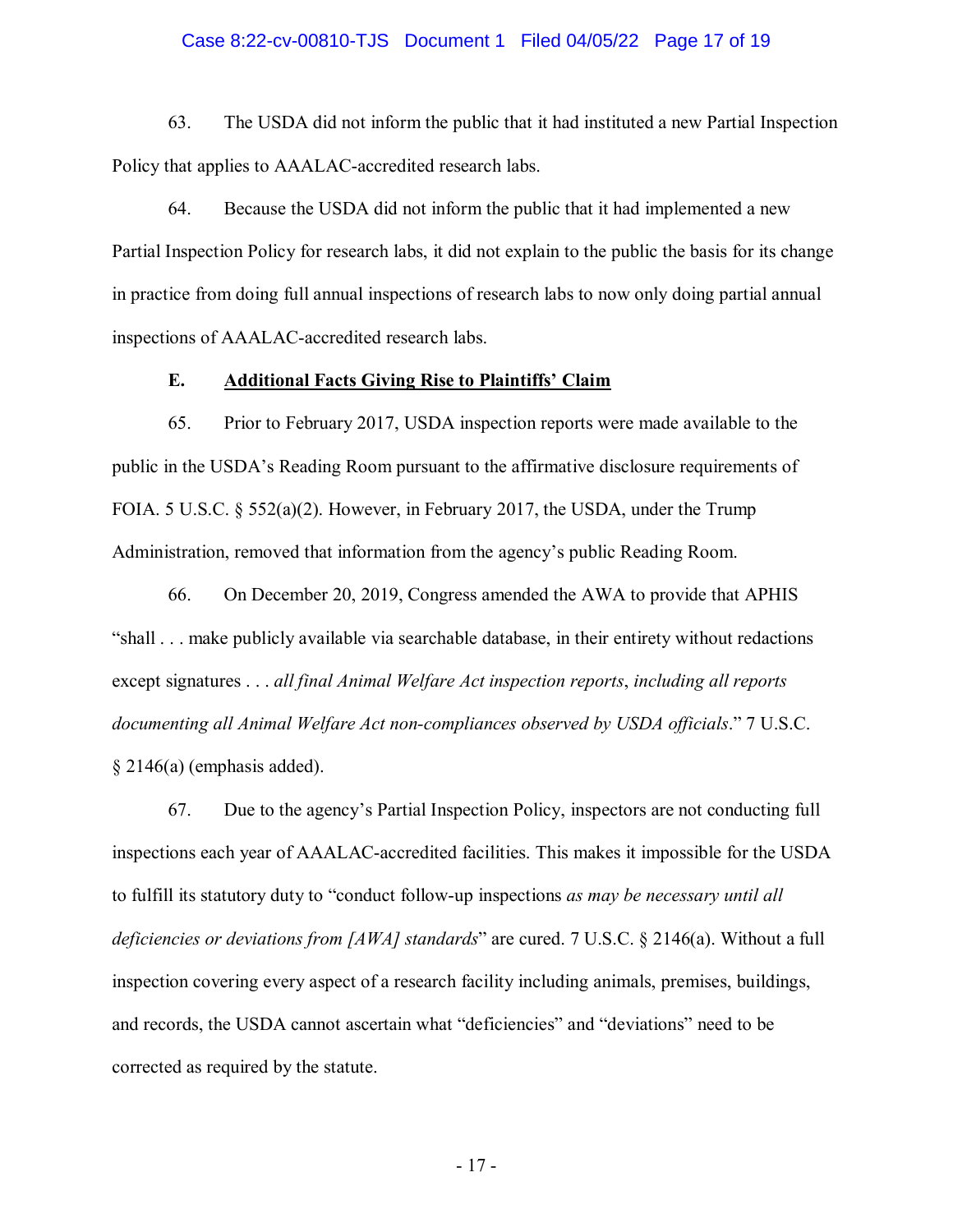#### **PLAINTIFFS' CLAIM FOR RELIEF**

68. Plaintiffs re-allege and incorporate by reference paragraphs 1 through 66as though fully alleged herein.

69. Defendants' Partial Inspection Policy violates the AWA which expressly provides that the USDA "shall" inspect each research facility annually for the purpose of ascertaining whether it is complying with all applicable AWA standards. 7 U.S.C. § 2146(a). Accordingly, the Inspection Policy is "not in accordance with law" within the meaning of the APA, 5 U.S.C.  $§706(2)(A).$ 

70. Defendants' decision to implement the new Partial Inspection Policy was also arbitrary and capricious and an abuse of discretion within the meaning of the APA, 5 U.S.C. § 706(2), in light of all of the limitations that attend AAALAC accreditation and the fact that that AAALAC-accredited facilities have a *higher* rate of AWA violations than non-AAALACaccredited facilities—all of which was explained and documented for the agency in comments on the agency's proposal to recognize third-party inspections or certifications.

71. APHIS also improperly revised its inspection policy without providing a reasoned explanation for this change in policy, and despite overwhelming evidence that deferring to AAALAC accreditation harms animals used in research, undermines the AWA, and deprives the public of information mandated by statute. For all of these reasons, the agency's decision to implement this new policy is arbitrary and capricious within the meaning of the APA, 5 U.S.C.  $§ 706(2).$ 

72. By deferring to AAALAC accreditation to fulfill its statutory obligation to inspect each research facility annually to ensure that it is in compliance with all applicable AWA standards, the USDA has unlawfully delegated its statutory obligation to a non-governmental

- 18 -